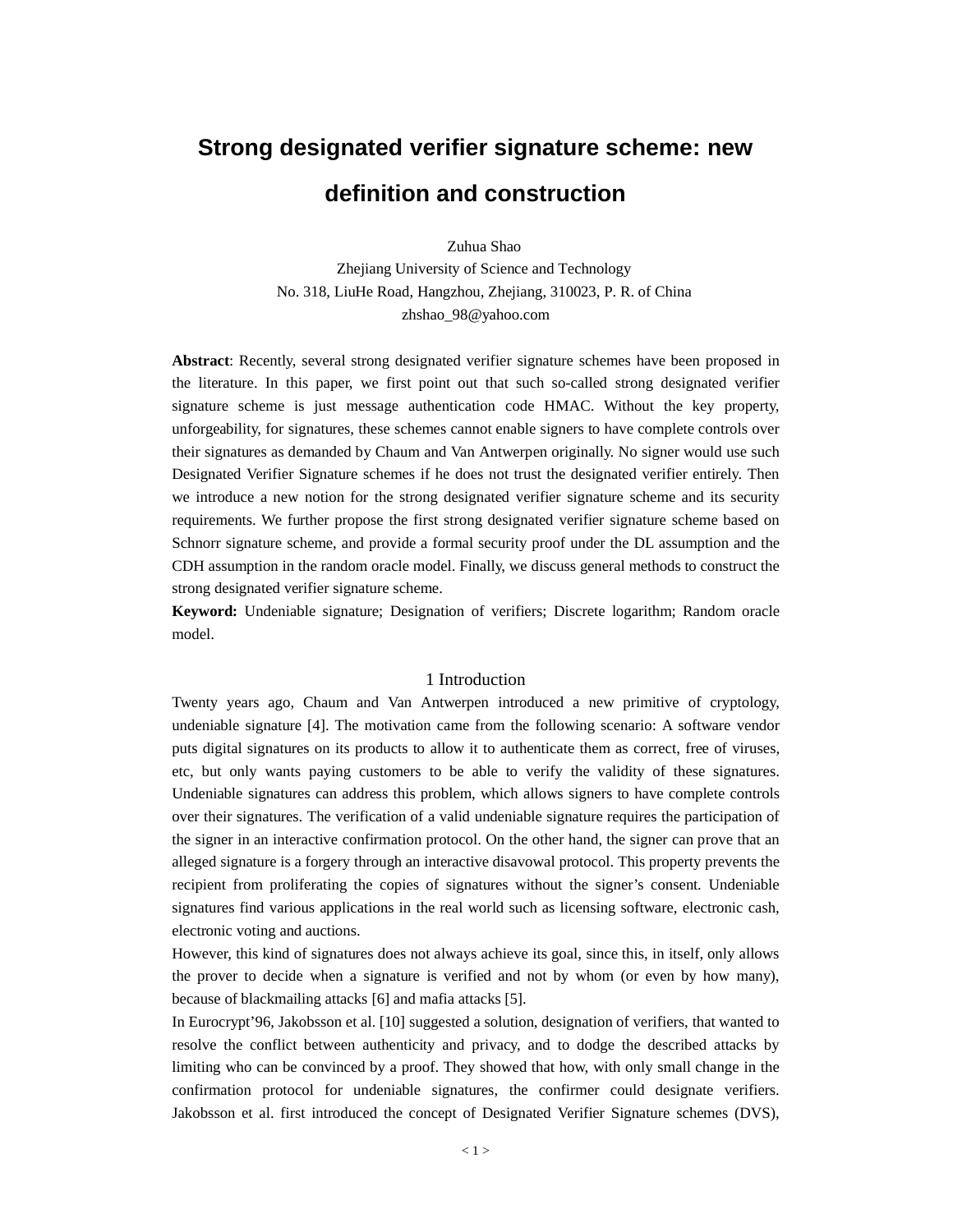They suggested that the DVS must satisfy the following requirement:

"Only the specified verifier can be convinced by the proof, even if he shares all his secret information with entities that want to get convinced".

But this requirement is not necessary in the real world. The private key of verifier, as its name implies, can not be shared with other entities. A group of users sharing the same private key must be considered to be a user since they must hold the same accountability for the same private key in law. They further introduced the concept of Strong Designated Verifier Signature schemes (SDVS), in which no third party other than the designated verifier could even verify the validity of a designated verifier signature, since the designated verifier's private key was required in verifying phase. In [18], Saeednia et al. firstly formalized the notion of the strong designated verifier signature, and proposed an efficient scheme. No signers would use such Designated Verifier Signature schemes those are harmful to themselves. Saeednia et al. put forward a new property, source hiding, the strong designated verifier signature scheme must satisfy. Given a message and its signature, it is infeasible to determine who from the original signer or the designated verifier generated the signature, even if one knows all the private keys. This property is accomplished by the designated verifier's capability of creating another signature designated to him which is indistinguishable from the signer's signature. Consequently, if there is some dispute between the original signer and the designated verifier, outsiders would have not any way to arbitrate it. It follows that the key property, unforgeability, for signatures, is no longer required.

Originally, the Designated Verifier Signature schemes result from the signer's distrusts in the designated verifier. Now, the signer must bear common responsibility of the signatures generated by the designated verifier together with the designated verifier. It is the unhappiest outcome for the signer to use such so-called Designated Verifier Signature schemes. No signers would use such Designated Verifier Signature schemes those are harmful to themselves.

Recently, several strong designated verifier signature schemes and their identity-based variants have been proposed in the literature [16, 13, 14, 8, 12, 3, 23, 22, 11, 21, 20, 15]. Among them, the most efficient schemes have the verification equations [9]:

$$
\sigma = H(m, k)
$$
, where  $k = y_A^{x_B} \mod p = y_B^{x_A} \mod p$ , or  $k = \hat{e}(Q_{IDB}, S_{IDA}) = \hat{e}(S_{IDB}, Q_{IDA})$ .

As results, abandoning the essential requirement (unforgeability) for signatures, these so-called strong designated verifier "signature" schemes have been degenerated into the keying hash function [2]. Obviously, such simple message authentication code HMAC cannot accomplish the task proposed by Chaum and Van Antwerpen originally, i.e., completely controlling verification of signatures with non-repudiation.

Non-repudiation is the priority of any signature scheme. Sacrificing non-repudiation to exchange source hiding is more kicks than halfpence, "penny wise and pound foolish"

Therefore, the studies of so-called designated verifier "signatures", originating from Jakobsson, developed by Saeednia, followed by many researchers, have gone astray.

To achieve the goal putted forward by Chaum and Van Antwerpen, the strong designated verifier signature, just as its name implies, must satisfy two security requirements: unforgeability and unverifiability. Only the original signer can generate signatures and only the designated verifier can verify signatures. In this paper, we would like to provide new definition for the strong designated verifier signature and its security requirements. We will propose a concrete scheme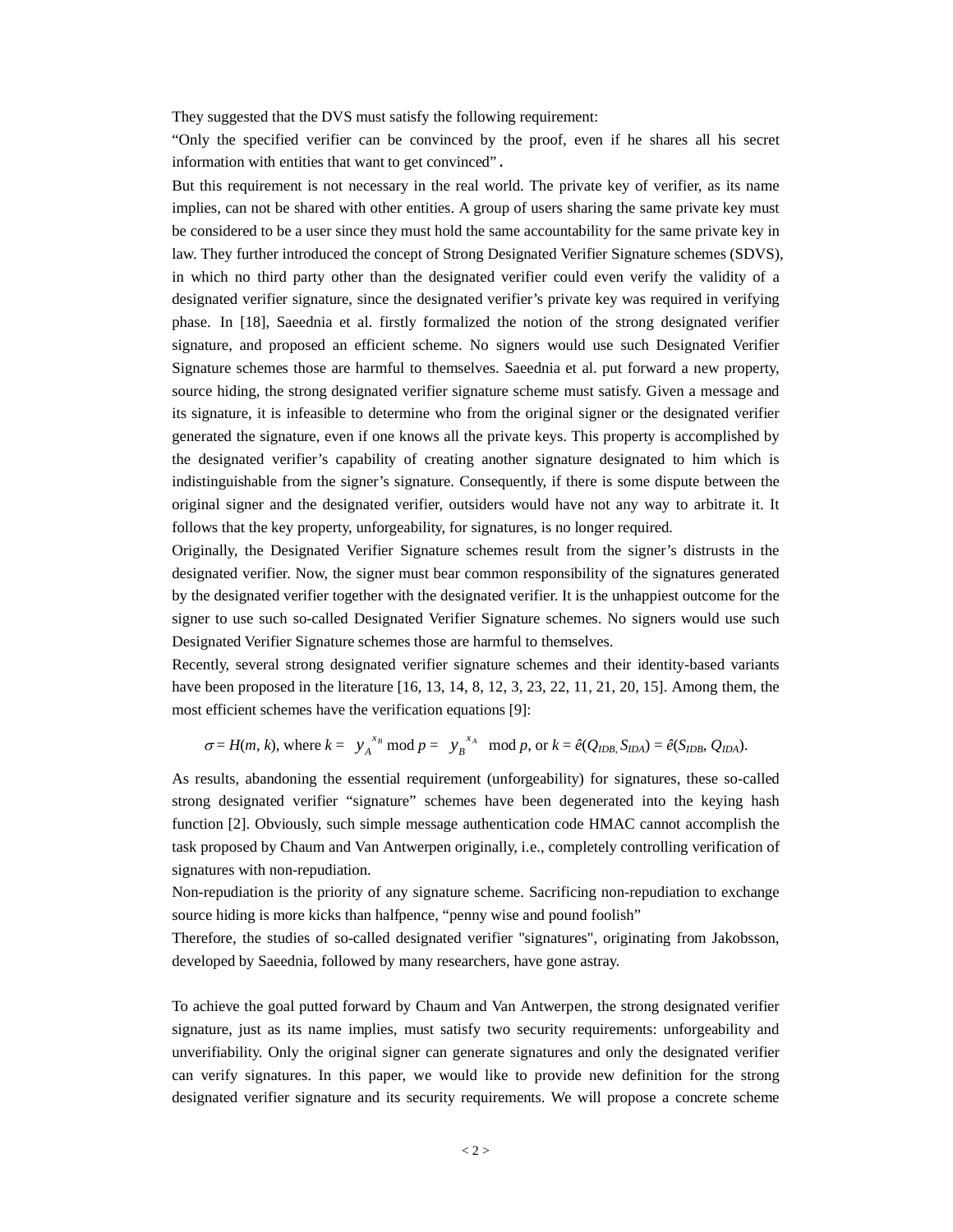based on Schnoor signatures [19], and provide a formal security proof under the DL assumption and the CDH assumption in the random oracle model. Moreover we will discuss general methods to construct strong designated verifier signature scheme.

The rest of this paper is organized as follows. In Section 2, we propose the definition of strong designated verifier signature scheme and its security model. In section 3, we present a concrete strong designated verifier signature scheme based on Schnoor signature. We discuss the general methods to construct strong designated verifier signature scheme, which concludes this paper.

2 The definition of strong designated verifier signature scheme and its security model In this section, we first present a precise definition of the strong designated verifier signature scheme, and then describe the security requirements by providing its security model.

# 2.1 The definition of the strong designated verifier signature scheme

*Definition* 1 (Strong designated verifier signature scheme)

A strong designated verifier signature scheme is a triple of algorithms (**KeyGen**, **Sign**, **Ver**):

- $-$  The key generation algorithm **KeyGen** that when given a security parameter  $1<sup>k</sup>$  as input, outputs two pairs (*skj*, *pkj*) of matching private key and public key for the signer *S* and the designated verifier *V* respectively,  $j \in \{S, V\}$ . It is clear that **KeyGen** must be a probabilistic algorithm.
- $-$  The signing algorithm **Sign** that when given the ( $sk_S$ ,  $pk_S$ ,  $pk_V$ , *m*) of the matching private key  $s k<sub>S</sub>$  and public key  $p k<sub>S</sub>$  of the signer, the public key  $p k<sub>V</sub>$  of designated verifier and a message *m* as input, produces a signature  $\sigma$ . The signing algorithm might be probabilistic, and in some schemes it might receive other input as well.
- The verification algorithm Ver that on input ( $sk_y$ ,  $pk_s$ ,  $m$ ,  $\sigma$ ), the private key  $sk_y$  of the designated verifier, the public key  $pk<sub>S</sub>$  of the signer together with the message *m* and its signature  $\sigma$ , obtains either *invalid* or *valid*, with property that if (*sk<sub>S</sub>*, *pk<sub>S</sub>*, *sk<sub>V</sub>*, *pk<sub>V</sub>*)  $\leftarrow$ **KeyGen**(1<sup>k</sup>) and  $\sigma \leftarrow$  **Sign**(*sks, pks, pkv, m*), then **Ver**(*skv, pks, m,*  $\sigma$ *) = <i>valid*. In general, the verification algorithm need not be probabilistic.

## 2.2 Security requirements and security models

The standard definition of the security of ordinary signature schemes, together with the first construction that satisfies it, was given by Goldwasser et al. [7]. Hence the strong designated verifier signature scheme must be existential unforgeable against adaptive chosen message attacks (EUF-CMA). However, the definition of ordinary EUF-CMA should be modified since the designated verifier might be an adversary. Additionally, the strong designated verifier signature scheme demands that only designated verifier can verify the validity of the signatures by using his private key.

Informally, there are two security requirements:

- 1. Unforgeability requires that nobody, including designated verifier, could forge any signature without the knowledge of the private key of the signer.
- 2. Unverifiability requires that nobody, except for signer, could verify any signature without the knowledge of the private key of the designated verifier.

## **Security model for unforgeability**

We say that a strong designated verifier signature scheme is Strong UnForgeable against adaptive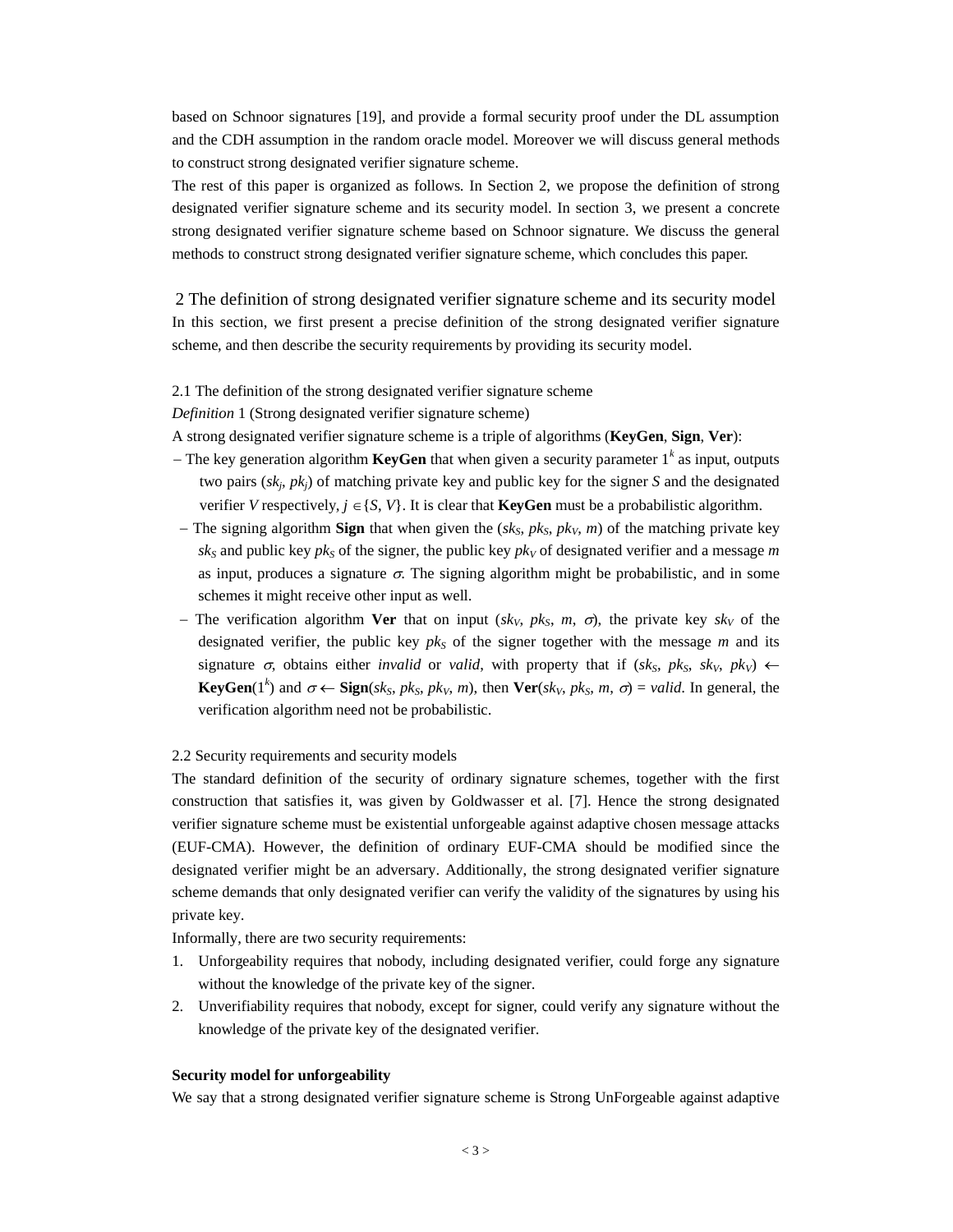Chosen Message Attacks (SUF-CMA) launched by a designated verifier adversary if no polynomial bounded adversary *A* has a non-negligible advantage against the challenger in the following game:

**KeyGen**: The challenger takes as input  $1<sup>k</sup>$ , runs the randomized algorithm to generate the key pair  $(sk<sub>S</sub>, pk<sub>S</sub>)$  of the signer and a public cryptographic hash function *H*. The adversary *A* chooses a group of key pairs  $(sk_{V0}, p k_{V0}, \ldots, sk_{Vn}, p k_{Vn})$  of the designated verifier. The designated verifier's public keys should be certified by a certificate authority.

**Queries**: *A* issues signature queries adaptively on messages of his choice with respect to the public key  $pk_S$  of the signer and any public key  $pk_{Vi}$  of the designated verifier.

**Response**: Finally, the adversary *A* outputs a new designated verifier signature under the public keys  $pk_S$  of the signer and one public key  $pk_V$  of the designated verifier.

The adversary *A* wins the game if the output signature is nontrivial, i.e. it is not the answer of a signature query. The probability is over the coin tosses of the key generation algorithm and of *A*.

*Remark* 1: Here it is strong unforgeability [1], where the adversary needs to forge a new signature of a message and is allowed to ask for more signatures of the same message many times, and each new answer would give him some useful information. This more liberal rule makes the adversary successful when it outputs one new signature on a previously signed message.

*Remark* 2**:** This is a chosen key model, the adversary is allowed to choose the public keys of the designated verifier. As usually, theses public keys should be certified by a CA. The CA should verifies that an applicant knows that the corresponding private key by demanding the applicant to send the *CA* a signature, under the public key it is attempting to get certified, of some message that includes the public key and the identity of the applicant.

## **Security model for unverifiability**

We say that a strong designated verifier signature scheme is UnVerifiable against adaptive Chosen Message Attacks (UV-CMA) if no polynomial bounded adversary *A* has a non-negligible advantage against the challenger in the following game:

**KeyGen**: The challenger takes as input  $1^k$ , runs the randomized algorithm to generate the key pair  $(sk_S, pk_S)$  of the signer and the key pairs  $(sk_{V0}, pk_{V0}, \ldots, sk_{Vn}, pk_{Vn})$  of a group of the designated verifiers and a public cryptographic hash function *H*. Finally, the challenger gives the public keys  $(pk_S, pk_{V0}, pk_{V1}, \ldots, pk_{Vn})$  and the hash function *H* to the adversary *A*.

**Queries**: *A* issues queries  $q_1, ..., q_m$  adaptively, where query  $q_i$  is one of:

- Designated verifier signature query  $\langle m_i, pk_i \rangle$ .

- Signature verify query  $\langle m_i, \sigma_i, \rho k_{Vi} \rangle$ .

**Challenge:** *A* outputs two messages  $m_{i0}$ ,  $m_{i1}$  as well as the two public keys  $pk_{Vi0}$ ,  $pk_{Vi1}$  on which it wishes to be challenged.

The challenger picks a random bit  $b \in \{0, 1\}$  and sets  $\sigma_b = \text{Sign}(m_{ib}, p k_{Vib})$ . It sends  $\sigma_b$  as the challenge to the adversary *A*.

The adversary *A* asks more signature queries and signature verify queries adaptively.

The only constraint is that  $\sigma_b$  did not appear in any signature verify query.

**Guess:** Finally, the adversary *A* outputs a guess  $b' \in \{0, 1\}$  and wins the game if  $b = b'$ .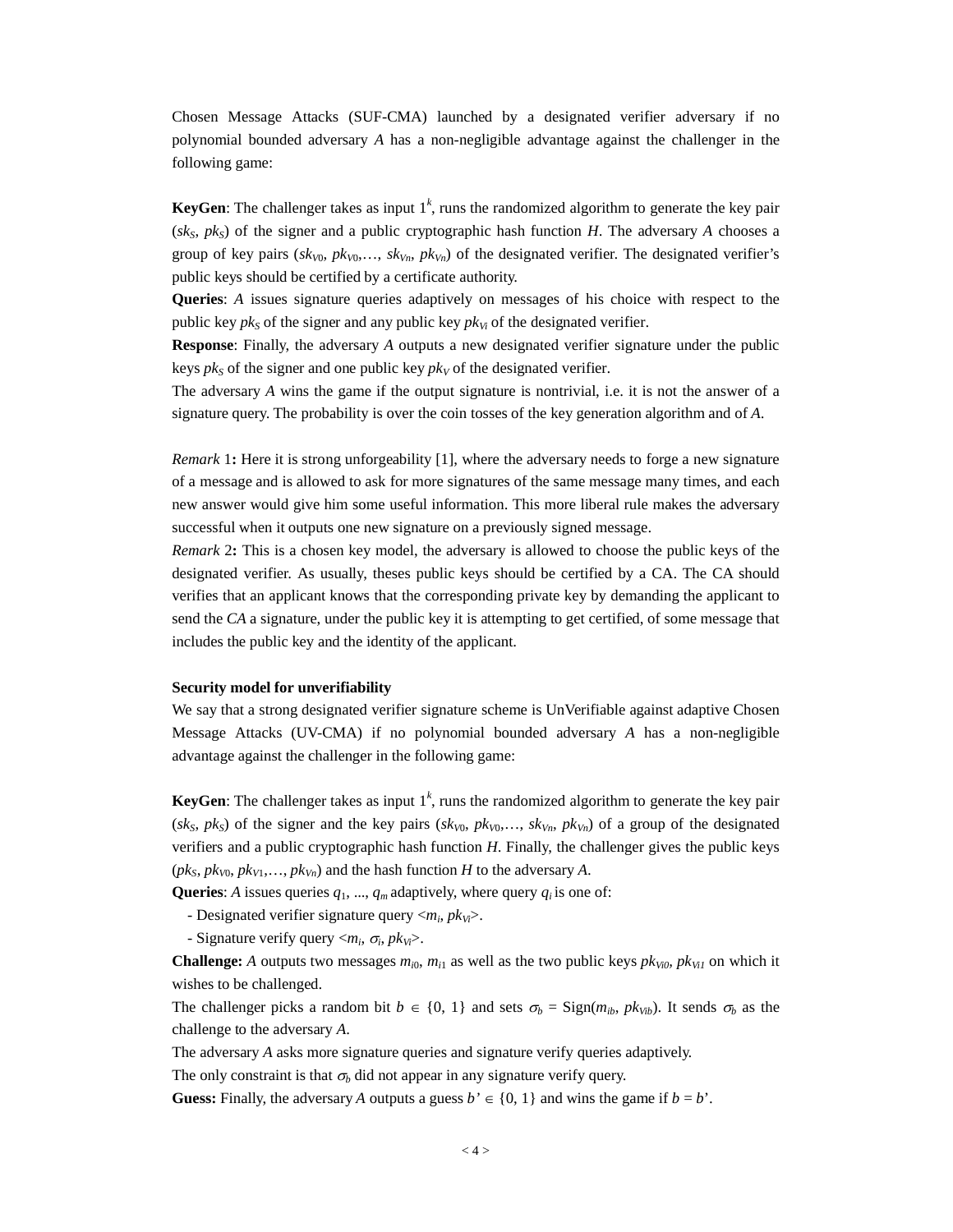We define adversary *A*'s advantage in attacking the designated verifier signature scheme as the following function of the security parameter *k* (*k* is given as input to the challenger):  $\text{Adv}_4(k) =$  $2Pr[b = b'] - 1$ .

The probability is over the random bits used by the challenger and the adversary.

*Remark* 3: This security notion requires that it is computational infeasible to distinguish between two messages and two public keys, chosen by the adversary, which message has been signed with respect to which verifier's public key, with a probability significantly better than one half.

# 3 The concrete strong designated verifier signature

In this section, we present a concrete strong designated verifier signature and provide a formal security proof.

3.1 The concrete strong designated verifier signature

**KeyGen**: Take a security parameter  $1^k$  as input, run a randomized key generation algorithm to generate a group  $G_{g,p} = \{g^0, g^1, \ldots, g^{q-1} \text{ mod } p\}$ , where p and q are large primes and g is a generator of order q, and choose a public collision-free hash functions  $H: \{0, 1\}^* \times Z_p^* \times Z_p^* \to Z_p^*$  $Z_q^*$ . The signer picks up at random  $x_S$  in  $Z_q^*$  as his private key and computes his public key  $Y_S =$ 

 $g^{x_s}$  mod *p*. The designated verifier generates his key pair {*x<sub>V</sub>*, *Y<sub>V</sub>*} similarly.

**Sign:** For a message  $m \in \{0, 1\}^*$ , the key pair  $\{x_S, Y_S\}$  of the signer and the pubic key  $Y_V$  of the designated verifier, first pick up at random *t* in  $Z_q^*$ , and compute  $r = g^t \mod p$ ,  $k = y_v^{x_s} \mod p$ , *e* 

 $=$  *H*(*m*, *r*, *Y*<sub>V</sub>, *k*) and *s* = *t* - *ex<sub>S</sub>* mod *q*. The strong designated verifier signature is  $\sigma$  = (*e*, *s*). **Verify**: Given a signature  $\sigma = (e, s)$ , the public key  $Y_s$  of the signer and the private key  $x_V$  of the

designated verifier, check the verification equation  $e = H(m, g^s y_s^e \text{ mod } p, Y_v, y_s^{x_v} \text{ mod } p)$ .

*Completeness*: Because  $s = t - ex_s \mod q$ ,  $r = g^t \mod p$ , implies  $r = g^s y_s^e \mod p$ . Moreover,

 $y_s^{x_v}$  mod  $p = k = y_v^{x_s}$  mod *p*. Hence, the signature  $\sigma = (e, s)$  produced by the signing algorithm **Sign** is always *valid*.

Note that our results can also be carried over to other groups, such as those built on elliptic curves.

#### 3.2 Security proof

Security of the proposed strong designated verifier signature is related to the following complexity assumptions:

#### 3.2.1 Security assumptions

The **Discrete logarithm** problem : Given  $(g, g^a \mod p)$ , compute *a* for any  $a \in Z_p^*$ .

# **Definition** 2 (DL assumption)

A probabilistic algorithm *D* is said to  $(t, \varepsilon)$ -break a DL problem in the group  $G_{g,p}$ , if on input  $(g, g^a)$ mod *p*) and after running in at most *t* steps, *D* computes the discrete logarithm  $DL_g(g^a) = a$  with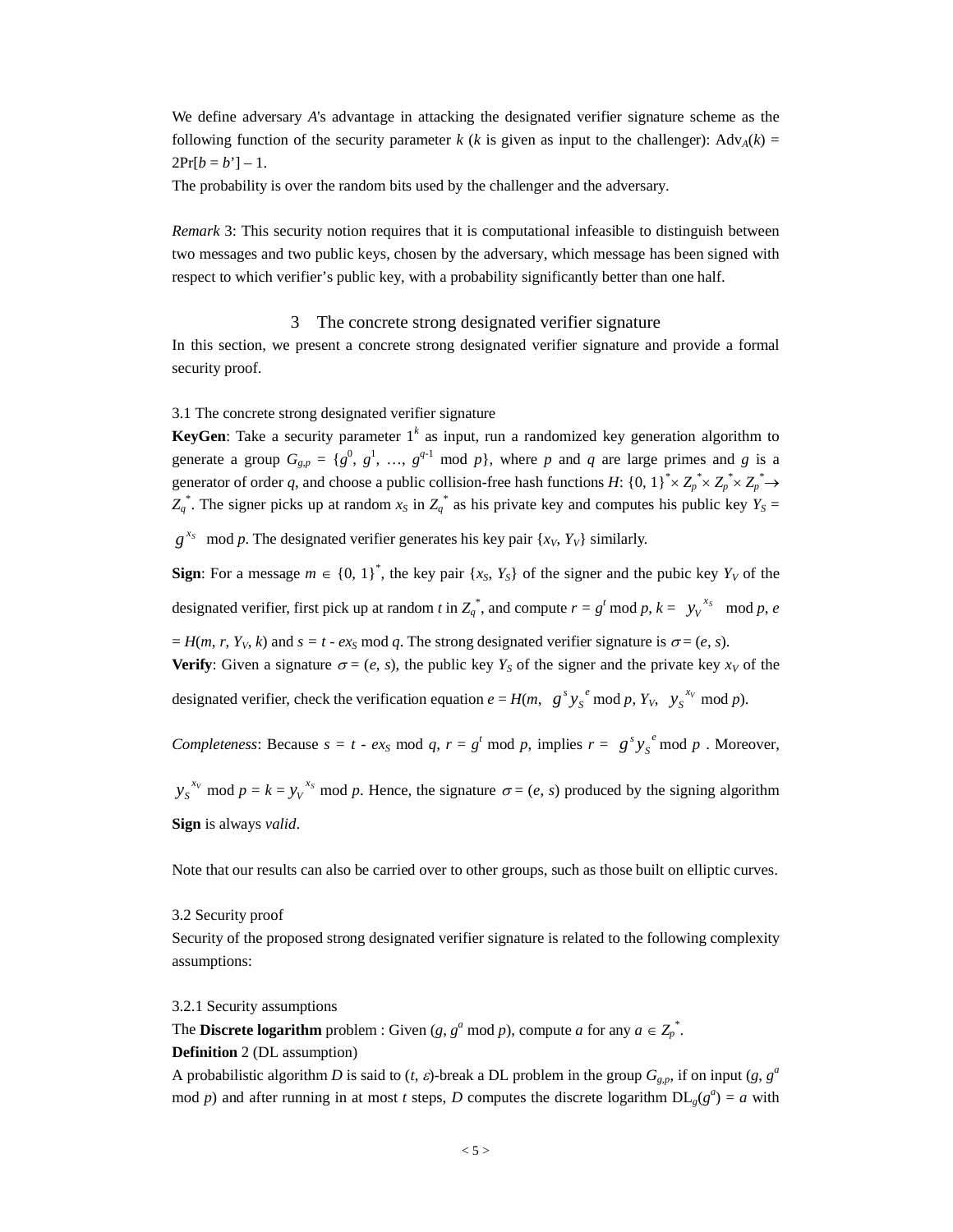probability at least  $\varepsilon$ , where the probability is taken over the coins of *D* and *a* chosen uniformly from  $Z_p^*$ .

We say that the  $(t, \varepsilon)$ -DL problem assumption holds in  $G_{g,p}$  if no *t*-time algorithm has an advantage at least  $\varepsilon$  in solving DL problem in  $G_{g,p}$ .

The **Computational Diffie-Hellman** problem : Given  $(g, g^a, g^b \text{ mod } p)$ , compute  $g^{ab}$  mod p for any  $a, b \in Z_p^*$ .

## **Definition** 3 (CDH assumption)

A probabilistic algorithm *C* is said to  $(t, \varepsilon)$ -break the CDH problem in the group  $G_{g,p}$ , if on input  $(g,$  $g^a$ ,  $g^b$  mod *p*) and after running in at most *t* steps, *C* computes  $g^{ab}$  mod *p*, with probability at least  $\varepsilon$ , where the probability is taken over the coins of *C* and *a*, *b* chosen uniformly from  $Z_p^*$ .

We say that the  $(t, \varepsilon)$ -CDH problem assumption holds in  $G_{g,p}$  if no *t*-time algorithm has an advantage at least  $\varepsilon$  in solving CDH problem in  $G_{g,p}$ .

# 3.2.2 Security proof for unforgeability

In fact, the proposed signature scheme is a variant of Schnorr signature scheme [19], by adding the public key of the designated verifier and the Diffie-Hellman key into the hash function. Because, Schnorr signature scheme is strong existential unforgeable against adaptive chosen message attacks (EUF-CMA) under the DL assumption [17], so is the strong designated verifier signature scheme proposed. Although designated verifier's public keys are chosen by the adversary, they should be certified by the CA. We can extract the corresponding private keys in the random oracle model from the knowledge proofs in certifying public keys. With this trivial modification to that of [17], we can show unforgeability. For the reason of brevity, we do not provide it in this paper.

## 3.2.3 Security proof for unverifiability

**Theorem:** Suppose that the  $(t', \varepsilon')$ -CDH problem assumption holds in  $G_{g,p}$ , then the strong designated verifier scheme is  $(t, q_H, q_S, q_V, \varepsilon)$ -secure against undesignated verifiers on  $G_{g,p}$  for all *t* and  $\varepsilon$  in the random oracle model, where

$$
t' \le t + (n + 1 + 2q_s)C_{exp}(G_{g,p})
$$
  

$$
\varepsilon' \ge \varepsilon/2 - q_s (q_H + q_s)/q - q_v/(q^2 - q_H - q_s).
$$

Here  $C_{exp}(G_{g,p})$  denotes the computation of a long exponentiation in the group  $G_{g,p}$ .

**Proof:** We use the random oracle model to show the security of the strong designated verifier signatures against an undesignated verifier. Assume that we are given an undesignated verifier *UV* that  $(t, q_H, q_S, q_V, \varepsilon)$ -breaks the scheme. That is, *UV* is a probabilistic polynomial time computer program which is supplied with a long public sequence of random bits, and can ask a polynomial number of questions to the random oracles *H*, *DS*, *SV*. We want to construct a "simulator" algorithm *C*, which takes  $(p, q, g, g^a, g^b \mod p)$  as input. Algorithm *C* simulates the signature scheme to the undesignated verifier *UV*. Algorithm *C* answers *UV*'s hash function queries *H*, designated verifier signature queries *DS* and signature verify queries *SV*, and tries to translate *UV*'s possible verifies into a solution to the Computational Diffie-Hellman problem (*g*,  $g^a$ ,  $g^b$  mod *p*).

The following is the attack game:

Algorithm C sets  $g^a$  mod p to be the public key  $Y_s$  of the signer and  $(g^b g^{b_0}, g^b g^{b_1}, \ldots, g^b g^{b_n})$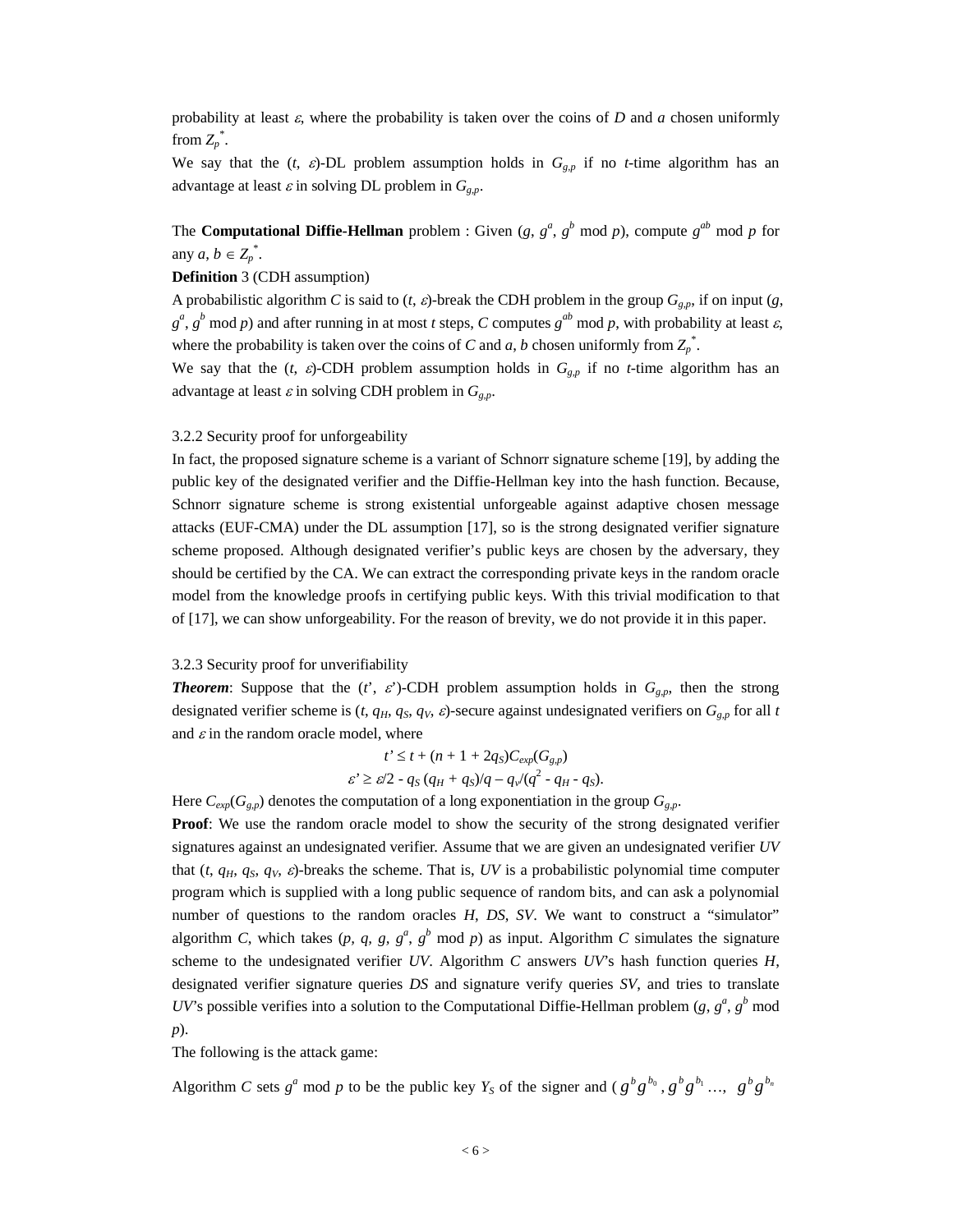mod *p*) to be the public keys  $(Y_{V0}, ..., Y_{Vn})$  of a group of designated verifiers, where  $(b_0, b_1, ..., b_n)$ are numbers in  $Z_q^*$  chosen by Algorithm *C*. Finally, Algorithm *C* gives the public keys  $(Y_S; Y_{V_0},$  $Y_{V1}, \ldots, Y_{Vn}$  to the undesignated verifier *UV*.

At any time, the adversary *UV* can query hash oracles *H,* sign oracle *DS* and verify oracle *SV*. To response to these queries, *C* maintains two lists of tuples for the hash oracles *H* and the sign oracle *DS*. We refer to the two lists as the *H*-list and the *S*-list, respectively. The contents of the two lists are "dynamic" during the attack game. Namely, when the game starts, they are initially empty, but at the end of the game, they record all pairs of queries/answers.

*Answering H-oracle queries*: If *UV* issues a hash oracle query  $(m_i, r_i, Y_i, k_i)$  where  $1 \le i \le q_H$ , *C* looks up the *H*-list to get the corresponding answer. If  $((m_i, r_i, Y_i, k_i), e_i)$  exists in the *H*-list, *C* answers with  $e_i$ . Otherwise C generates  $e_i$  from  $Z_a^*$  uniformly at random, answers with it, and adds  $((m_i, r_i, Y_i, k_i), e_i)$  to the *H*-list.

*Answering sign-oracle queries:* If *UV* issues a sign query  $(m_i, Y_i)$  where  $1 \le i \le q_s$ , *C* generates  $e_i$ ,  $s_i$ 

from  $Z_q^*$  uniformly at random, computes  $r_i = g^{s_i} Y_s^{e_i} \text{ mod } p$ . Then *C* looks for an item ((\*, \*,  $Y_i$ ,

 $k_i$ ), \*) in the *H*-list to find  $k_i$ . Otherwise, *C* generates  $k_i$  from  $Z_q^*$  uniformly at random. If there exists an item  $((m_i, r_i, Y_i, k_i), e_i)$  in the *H*-list with  $e_i \neq e_i$ , *C* aborts and restarts simulation (the probability of this unfortunate coincidence occurring is at most  $(q_H + q_S)/q$ .). *C* answers with  $((m_i,$ *Y<sub>i</sub>*),  $e_i$ ,  $s_i$ ), and adds  $((m_i, r_i, Y_i, k_i), e_i)$  to the *H*-list,  $((m_i, Y_i), e_i, s_i)$  to the *S*-list.

*Answering verify-oracle queries*: If *UV* issues a verify query  $((m_i, Y_i), e_i, s_i)$ , where  $1 \le i \le q_V$ , *C* looks for such item in the *S*-list. If *C* finds it, *C* answers with *valid*. Else if there exists an item ((*mi*,  $r_i$ ,  $Y_i$ ,  $k_i$ ),  $e_i$ ) in the *H*-list, *C* answers with *invalid*. Otherwise, *C* aborts and restarts simulation. The probability that  $((m_i, Y_i), e_i, s_i)$  is a valid signature and there is no item  $((m_i, *, Y_i, *,), e_i)$  in the *H*-list is at most  $1/(q^2 - q_H - q_S)$ .

According to the security model, *UV* outputs two sign queries. Without loss of generality, we assume that they are  $(m_0, Y_{V0})$  and  $(m_1, Y_{V1})$ . *C* picks a random bit  $b \in \{0, 1\}$  and sets  $\sigma_b = \text{Sign}(m_b,$  $Y_{Vb}$ ). It sends  $\sigma_b$  as the challenge to the adversary *UV*.

The adversary *UV* is allowed to continue to ask more signature queries and signature verify queries adaptively.

The only constraint is that  $\sigma_b$  did not appear in any signature verify query.

Finally, the adversary *UV* outputs a guess  $b' \in \{0, 1\}$  and wins the game if  $b = b'$ .

By definition,  $Pr[b = b'] = Adv_{UV}(k)/2 + 1/2$ .

If neither  $(m_0, r_0, Y_{V0}, k_0)$  nor  $(m_1, r_1, Y_{V1}, k_1)$  has queried by *UV* to the *H-oracle* in the game, *UV* has no information about *b* since the answer to the hash function is randomly chosen, thus

$$
Pr[b = b'] = 1/2.
$$

Suppose that  $(m_0, r_0, Y_{V0}, k_0)$  has queried in a *H-oracle query*, thus,  $k_0 = y_s^{x_{V0}} = y_{V0}^{x_s} =$ 

 $g^{a(b+b_0)}$  mod *p* implies  $g^{ab} = k_0/(g^a)^{b_0}$  mod *p*. Algorithm *C* can find it in the *H*-list. Therefore,  $\varepsilon' \ge \varepsilon/2$  -  $q_S(q_H + q_S)/q - q_V/(q^2 - q_H - q_S)$ .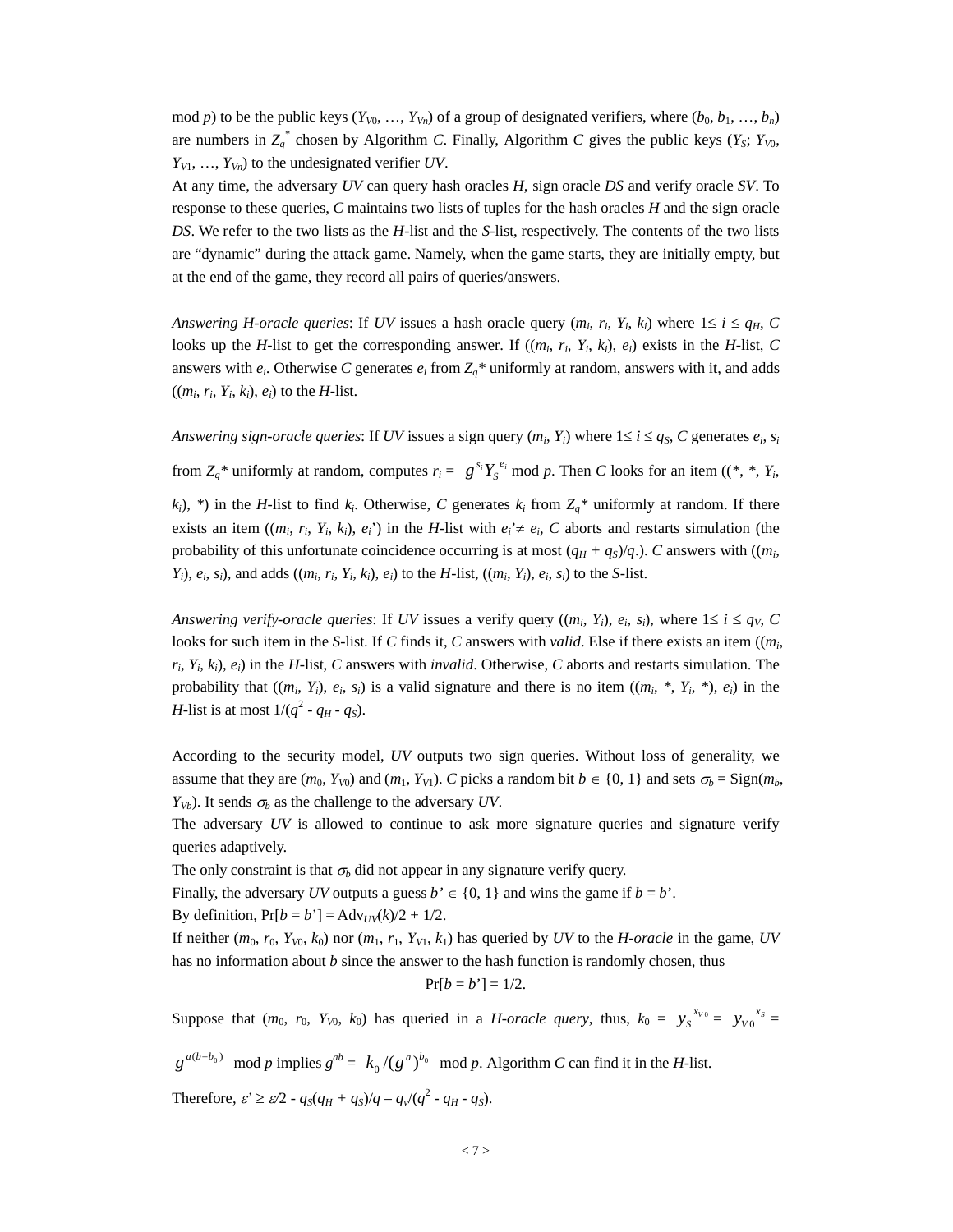Similarly  $t' \le (t + (n + 1+2q_S)C_{exp}(G_{g,p}))$ . Q.E.D.

*Remark* : This proof only show that nobody could verify any signature without the knowledge of the Diffie-Hellman key between the signer and the designated verifier. Hence, both the signer and the designated verifier are able to verify the designated verifier signature. This is reasonable since the signer should certainly control the signatures he has signed.

On the other hand, given the Diffie-Hellman key, judges can resolve possible disputes between the signer and the designated verifier.

# 4 Conclusions

Because Jakobsson et al. gave up the non-repudiation requirement that is essential in the ordinary signature scheme, so-called strong designated verifier "signature" schemes have been degenerated into the keying hash function. Obviously, such simple message authentication code HMAC cannot accomplish the task proposed by Chaum and Van Antwerpen originally, i.e., completely controlling verification of undeniable signatures with non-repudiation. Moreover, the designated verifier is able to create another signature designated to him which is indistinguishable from the signer's signature. The signer must bear common responsibility of the signatures generated by the designated verifier together with the designated verifier. No signer would use such Designated Verifier Signature schemes if he does not trust the designated verifier entirely. Therefore, the research lines originated from Jakobsson et al. is not practical at all.

In this paper, we have solved this task, by introducing the new notion of strong designated verifier signature scheme. We have provided a new definition and new security requirements: unforgeability and unverifiability. Then we have proposed the first strong designated verifier "signature" scheme based on Schnoor signatures and have provided a formal security proof.

From the concrete scheme, we obtain a general method to construct a provably secure strong designated verifier signature scheme. Adding the Diffie–Hellman key to the hash function of a variety of signature scheme since the hash function is indispensable in any provably secure signature scheme.

## Acknowledgements

The author would like to thank Ms. Xiaolan Zhang in the library of ZUST for her assistance in gathering material and information.

# *References*

- 1. J. An, Y. Dodis, and T. Rabin. On the security of joint signature and encryption, in *Advances in Cryptology* (*Eurocrypt'02*), LNCS 2332, Springer-Verlag, Berlin, pp.83-107, 2002.
- 2. M. Bellare, R. Canetti, and H. Krawczyk, Keying hash functions for message authentication, in *Advanced in Cryptology* (Crypto'96), LNCS 1109, pp.1-15, Springer-Verlag, 1996.
- 3. J. F. Cao and Z. Cao , An identity based universal designated verifier signature scheme secure in the standard model, *The Journal of Systems & Software*, 82 (4), pp.643-649, Apr 2009.
- 4. D. Chaum and H. van Antwerpen, Undeniable signatures, in *Advances in Cryptology* (Crypto'89), LNCS 435, pp. 212-216, Springer-Verlag, 1990.
- 5. Y. Desmedt, C. Goutier, and S. Bengio, Special uses and abuses of the Fiat-Shamir passport protocol, in *Advances in Cryptology* (Crypto'87), LNCS 293, pp. 21-39, Springer-Verlag,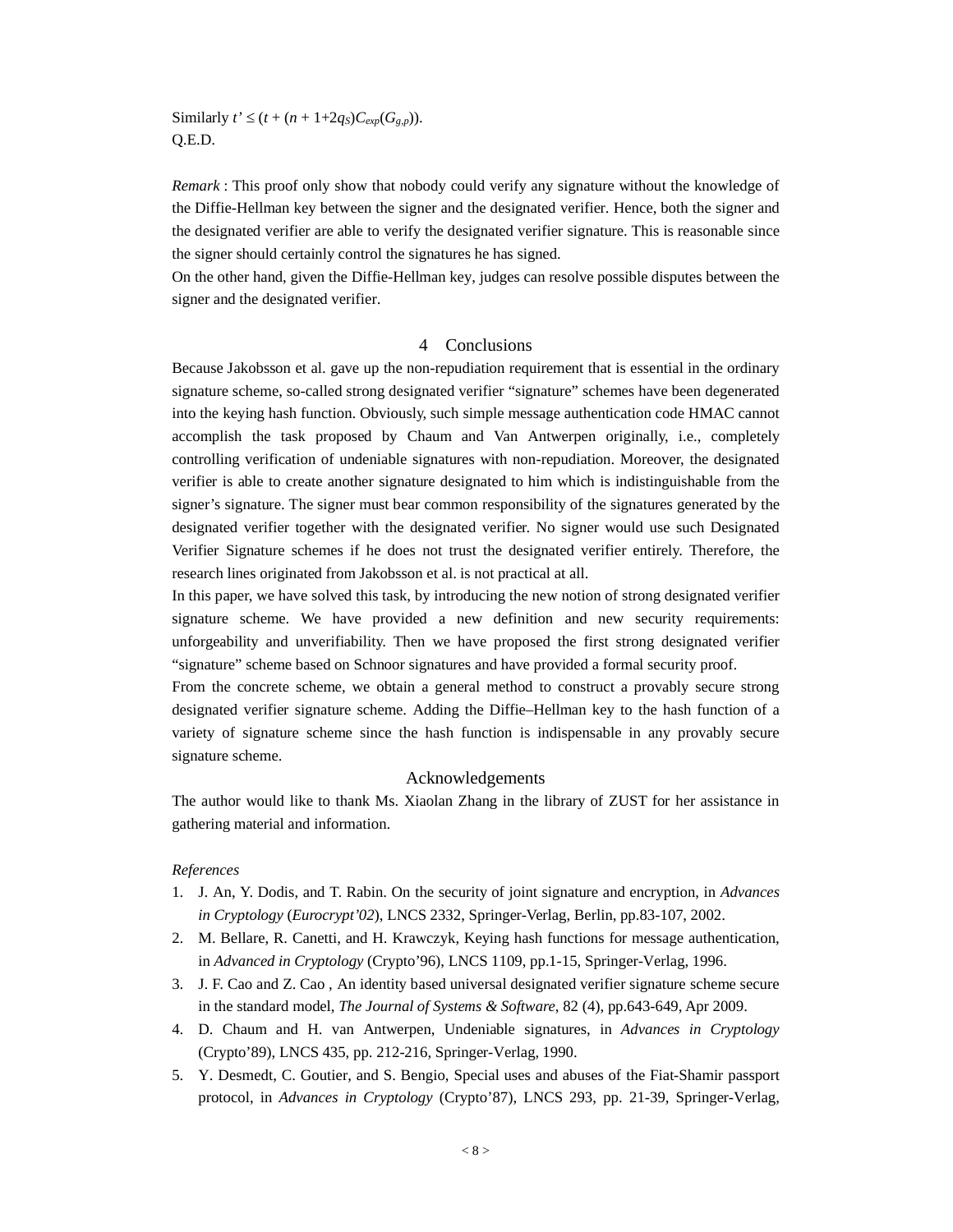1998.

- 6. Y. Desmedt and M. Yung, Weaknesses of undeniable signature schemes, in *Advances in Cryptology* (Eurocrypt'91), LNCS 547, pp. 205-220, Springer-Verlag, 1991.
- 7. S. Goldwasser, S. Micali, and R. Rivest. A digital signature scheme secure against adaptive chosen-message attacks, *SIAM Journal on Computing,* 17(2), pp.281-308, 1988.
- 8. X. Huang, Y. Mu, W. Susilo, and F. Zhang, Short designated verifier proxy signature from pairings, in *The First International Workshop on Security in Ubiquitous Computing Systems* (SecUbiq'05), LNCS 3823, pp. 835-844, Springer Verlag, 2005.
- 9. X. Huang, W. Susilo, Y.Mu and F. Zhang, Short designated verifier signature scheme and its identity-based variant, *International Journal of Network Security*, 6(1), pp. 82-93, 2008.
- 10. M. Jakobsson, K. Sako, and R. Impagliazzo, Designated verifier proofs and their applications, in *Advances in Cryptology* (Eurocrypt'96), LNCS 1070, pp.143-154, Springer-Verlag, 1996.
- 11. B. Kang, C. Boyd, and E. Dawson, Identity-based strong designated verifier signature schemes: Attacks and new construction, *Computers and Electrical Engineering*, 35(1), pp.49-53, Jan 2009.
- 12. B. Kang, C. Boyd, and E. Dawson, A novel identity-based strong designated verifier signature scheme, *The Journal of Systems & Software*, 82 (2), pp.270-273, Feb 2009.
- 13. F. Laguillaumie and D. Vergnaud, Designated verifiers Signature: anonymity and efficient construction from any bilinear map, in *Fourth Conference on Security in Communication Networks*'04 (SCN'04), LNCS 3352, pp. 107-121, Springer-Verlag, 2004.
- 14. F. Laguillaumie and D. Vergnaud, Multi-designated verifiers signatures, in *Information and Communications Security* (ICICS/04), LNCS 3269, pp. 495-507, Springer-Verlag, 2004.
- 15. J.-S. Lee and J. H. Chang, Comment on Saeednia et al.'s strong designated verifier signature scheme, *Computer Standards & Interfaces*, 31(1), pp.258-260, Jan. 2009.
- 16. H. Lipmaa, G. Wang and F. Bao, Designated Verifier Signature Schemes: Attacks, New Security Notions and A New Construction, in *The 32nd International Colloquium on Automata, Languages and Programming*, ICALP 2005, LNCS 3580, pp. 459-471, Springer-Verlag, 2004.
- 17. D. Pointcheval and J. Stern. Security arguments for digital signatures and blind signatures, *Journal of Cryptology,* 13(3), pp.361-396, 2000.
- 18. S. Saeednia, S. Kramer, and O. Markovitch, An efficient strong designated verifier signature scheme, in *The 6th International Conference on Information Security and Cryptology* (ICISC'03), pp. 40-54, Springer-Verlag, 2003.
- 19. C. P. Schnorr. Efficient signature generation by smart cards, *Journal of Cryptology*, 3(3), pp. 161-174, 1991.
- 20. S. H. Seo, J.Y. Hwang, K.Y. Choi, and D.H. Lee, Identity-based universal designated multi-verifiers signature schemes, *Computer Standards & Interfaces*, 30 (5), pp.288-295, Jul 2008.
- 21. K.A. Shim, Rogue-key attacks on the multi-designated verifiers signature scheme, *Information Processing Letters*, 107 (2), p.83-86, Jul 2008
- 22. Y. Yu, C. Xu, X. Zhang, and Y. Liao, Designated verifier proxy signature scheme without random oracles, *Computers and Mathematics with Applications*, 57(8), pp.1352-1364, Apr 2009.
- 23. J. Zhang and J. Mao, A novel ID-based designated verifier signature scheme, *Information*